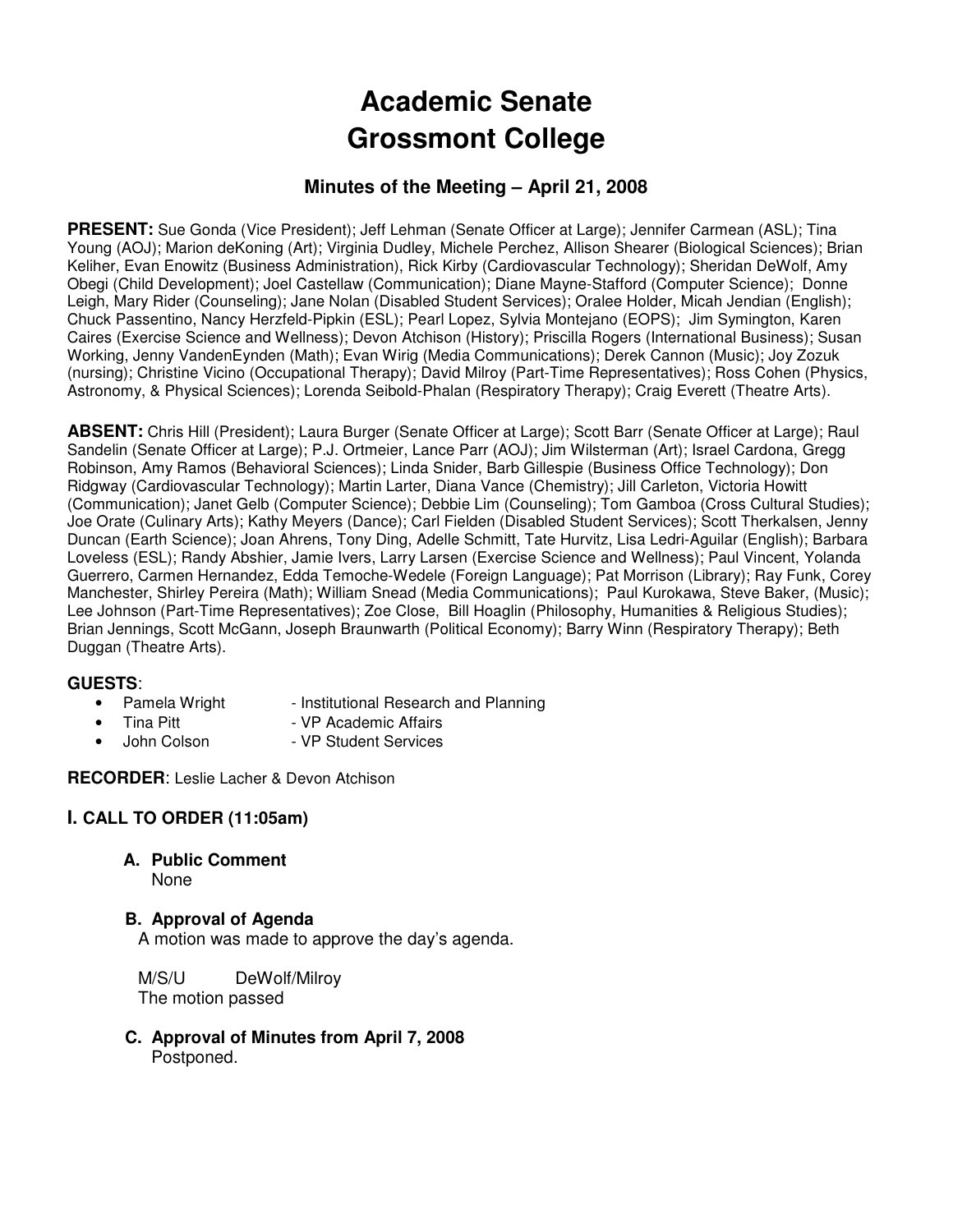#### **II. PRESIDENT'S REPORT**

#### **A. Announcements**

None

#### **B. ROP Conversion**

Tina Pitt, Vice President Academic Affairs, reported the Assembly Bill 2448, the Hancock Bill, was passed after a fight for a veto by the governor. This bill states that no more than 10% of the ROP population can be adults. If the number of adult participants is greater than 10% the programs would no longer be funded by the state. At Grossmont College the adult population in these programs is 98%, therefore the state would no longer support the following programs:

- 1) Ortho Tech
- 2) Emergency dispatch
- 3) Security Academy
- 4) EKG
- 5) Anesthesia
- 6) Medical Office Administrative Assistant
- 7) Culinary Arts
- 8) Group Home Training
- 9) Insurance Services
- 10) Web Design
- 11) Personal Trainer

There are many positive reasons to continue these programs even though there will be no funding. They provide the college with 260 FTE's, there is no cost for equipment, operating costs are less, the classes have already been approved by the curriculum committee, the classes are staffed on campus already, and they provide employees for the community.

There is \$420,000 available to spend on these programs. These are surplus funds and can be spent more globally than just for the ROP programs. Tina explained the funds should be spent at the proper time when it is most beneficial for Grossmont College. The college should use these funds starting with the 09/10 school year.

The ROP faculty members have all gone through the process of hire at Grossmont and meet the minimum qualifications to continue teaching. They will go through the tenure process which some have already begun.

Once the ROP conversion is complete Carry Clay will move to another area. Debbie Yaddow will continue her position of Associate Dean of Nursing, with Carry Clay heading up all other health programs.

This has been approved through Grossmont College and will now move to the Board for their approval.

#### **C. Plus-Minus Grade Implementation**

Brad Tiffany asked the senate for approval on implementing a one year transition period for the plus-minus grade implementation. This would be a difficult transition by the fall of '08 and Brad feels the college would be more prudent to wait until the fall of '09 when this can be put in to the catalog, where students can have a full understanding of the grading system. There was a suggestion from the floor to give approval for this request [Sheridan deWolf suggested that the Senate approve the postponement of the implementation of the grading system for up to one year, as needed by A&R], though there was no quorum and a motion could not be made. The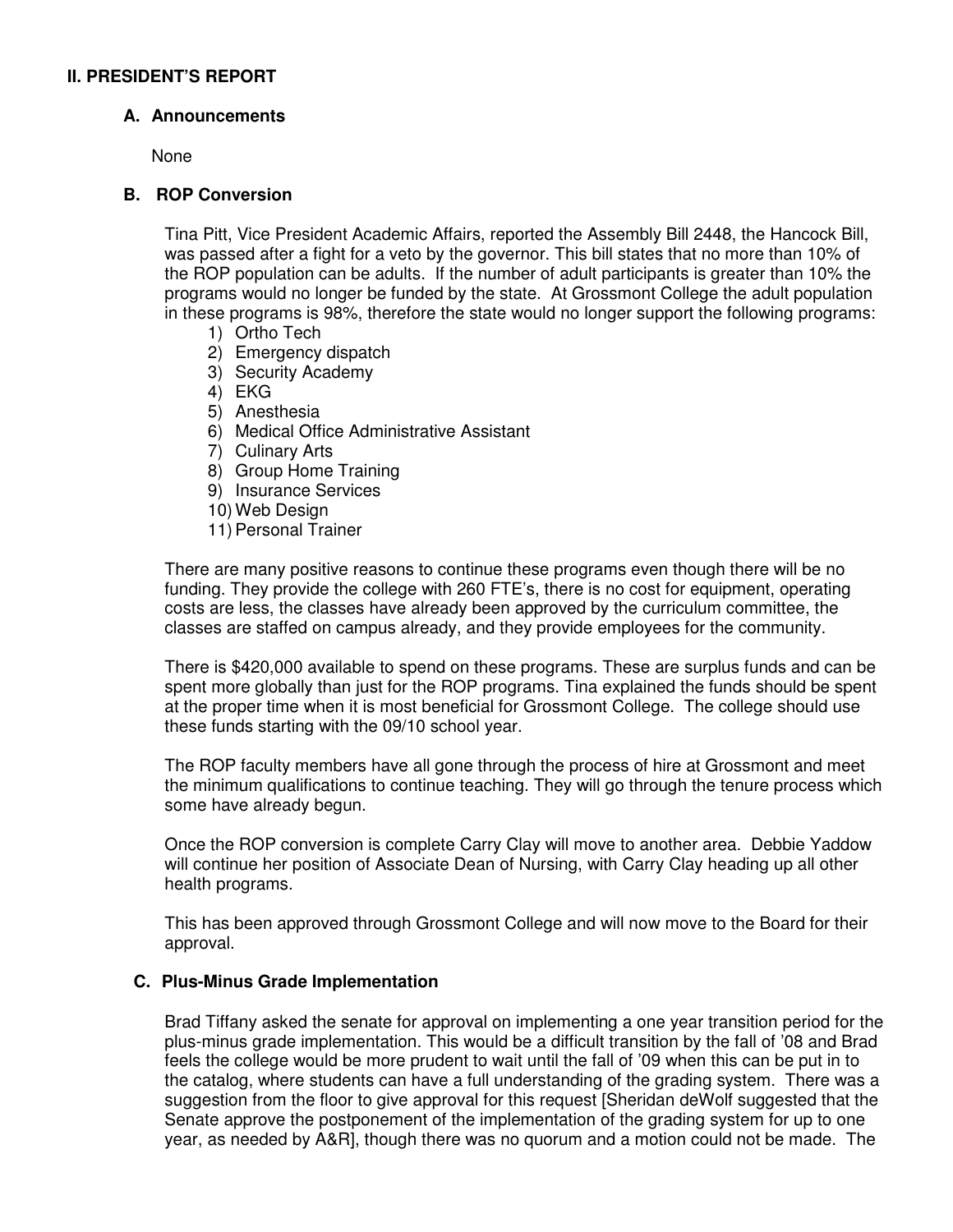request of a one year transition period was tabled until further discussion could take place with motions from the floor.

Brad Tiffany explained he is the custodian of records and whatever the Academic Senate decides they would like, he will do the best he can to accommodate their wishes.

#### **D. Close Nominations for Senate Officer-at-Large Replacement**

Nominations are:

- 1) Jennifer Carmean
- 2) Devon Atchison

No more nominations were added.

#### **E. State Senate Plenary Session Report**

Postponed

#### **F. Basic Skills Plan Update**

Postponed

#### **III.COMMITTEE REPORTS**

#### **A. SLOs – Chuck Passentino and Devon Atchison**

Chuck Passentino reported that a set of GE SLOs had been drafted and, as soon as the Curriculum Committee commenced meeting, would move through that body and the Academic Senate for comment, editing and approval. He also spoke about the workshops that he had put together for different areas, such as the Foreign Languages department, to help them with moving forward on SLOs. Tina Pitt added that any department that wanted to move forward with SLOs during work-tocontract could possibly receive funding for adjuncts to do so.

Devon Atchison reported on the ACCJC/WASC Progress Report that was sent out last Friday. This Progress Report listed Grossmont's progress regarding GE SLOs, Course SLOs, Program-level SLOs and Instructional Service/Student Service Outcomes.

- GE SLOs: drafts of these have been created and await review and approval; we were able to report that 100% of our GE courses have GE SLOs applied. Additionally, we have mapped these GE SLOs to our Institutional SLOs (ISLOs).
- Course SLOs: we moved from 0.08% of Course SLOs completed to 16.6% completed, though our progress beyond this will be limited while work-to-contract goes on. Once that is resolved, we hope to move forward quickly with completing Course SLOs for all courses and begin assessment cycles.
- Program-level SLOs: 81% of our Programs have identified SLOs; we'll need to begin the process of moving these toward mapping and assessment before the October progress report.
- Instructional Service/Student Service Outcomes: We have made substantial progress in these areas, with 50% of IS and 100% of SS outcomes completed; assessment in these areas has already begun or will commence in the Fall.

Tina Pitt stressed that though we made good progress on this report, the real one to worry about is the October progress report, during which we should be demonstrating that we've moved into assessment and implementation stages. Many Senators questioned whether the district understood that without SLO progress we might see WASC place a "warning" on our district re: accreditation.